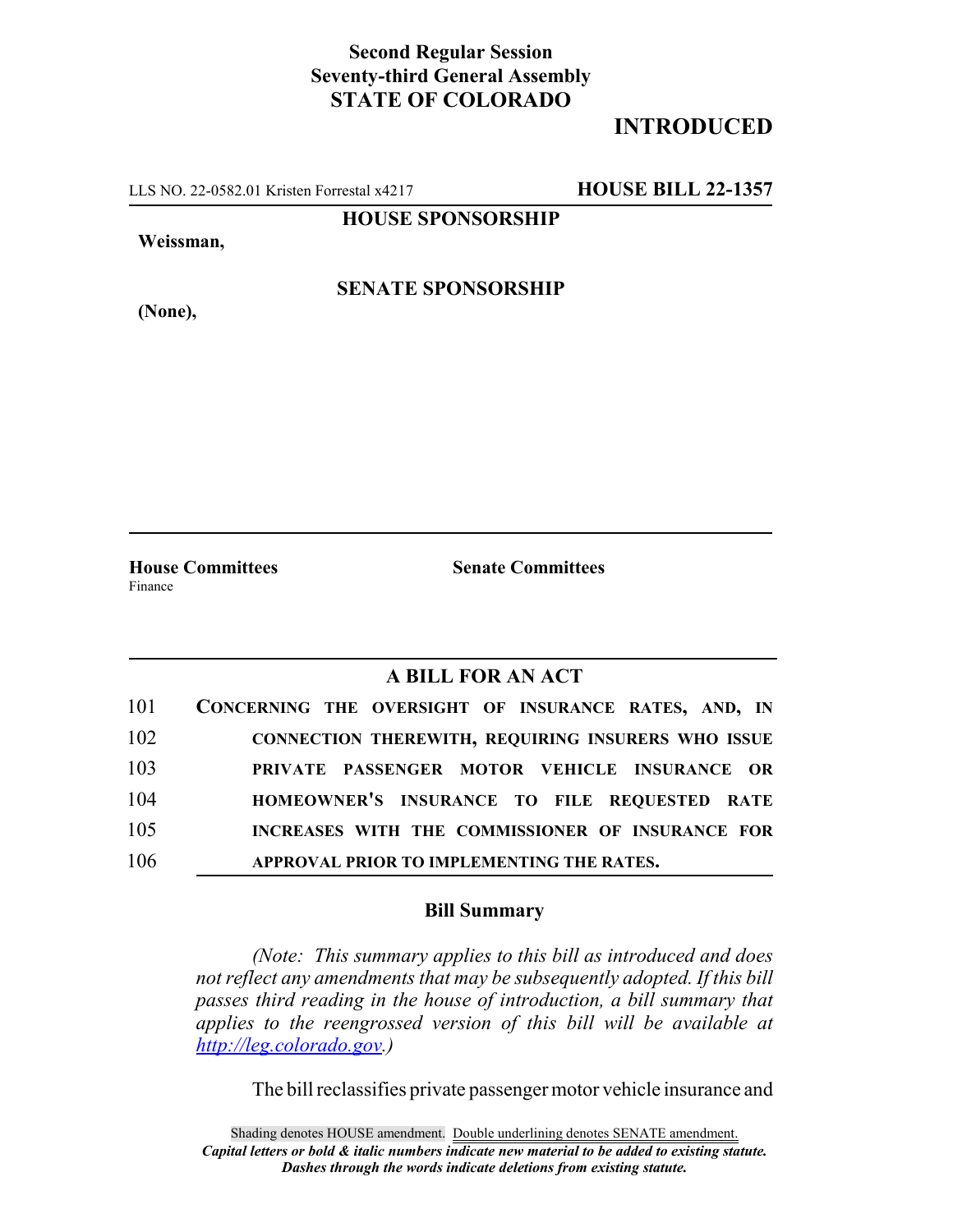homeowner's insurance as type I kinds of insurance for rate filing increases, thereby requiring insurers to file and obtain prior approval of requests for rate increases before implementing increased rates for those lines of insurance. The rate filings remain on file for 60 days and must not be approved or disapproved, and must not become effective, during the 60-day period except after a public hearing. If the commissioner of insurance fails to make a determination on the rate filing within the 60-day period, the rate filing is deemed approved as of 12:01 a.m. on the sixty-first day, unless during the 60-day period the commissioner determines that a public hearing is in the public interest.

 *Be it enacted by the General Assembly of the State of Colorado:* **SECTION 1.** In Colorado Revised Statutes, 10-4-401, **add** 3 (3)(a)(VII) and  $(3)(a)$ (VIII) as follows: **10-4-401. Purpose - applicability.** (3) The kinds of insurance subject to this part 4 shall be divided into two classes, as follows: (a) Type I kinds of insurance, regulated by prior filing and approval of rating information, which shall be subject to all provisions of this part 4 unless specifically excluded by the terms of a section. The following kinds of insurance shall be classified as type I: (VII) PRIVATE PASSENGER MOTOR VEHICLE INSURANCE, FOR RATE 11 INCREASE FILINGS ONLY, INCLUDING RATE FILINGS IN WHICH EXISTING PRODUCTS ARE DISCONTINUED ALONG WITH AN OFFER OF A NEW PRODUCT; 13 AND (VIII) HOMEOWNER'S INSURANCE, FOR RATE INCREASE FILINGS ONLY, INCLUDING RATE FILINGS IN WHICH EXISTING PRODUCTS ARE DISCONTINUED ALONG WITH AN OFFER OF A NEW PRODUCT. **SECTION 2.** In Colorado Revised Statutes, 10-4-403, **add** (2.3) as follows: **10-4-403. Standards for rates - competition - procedure -**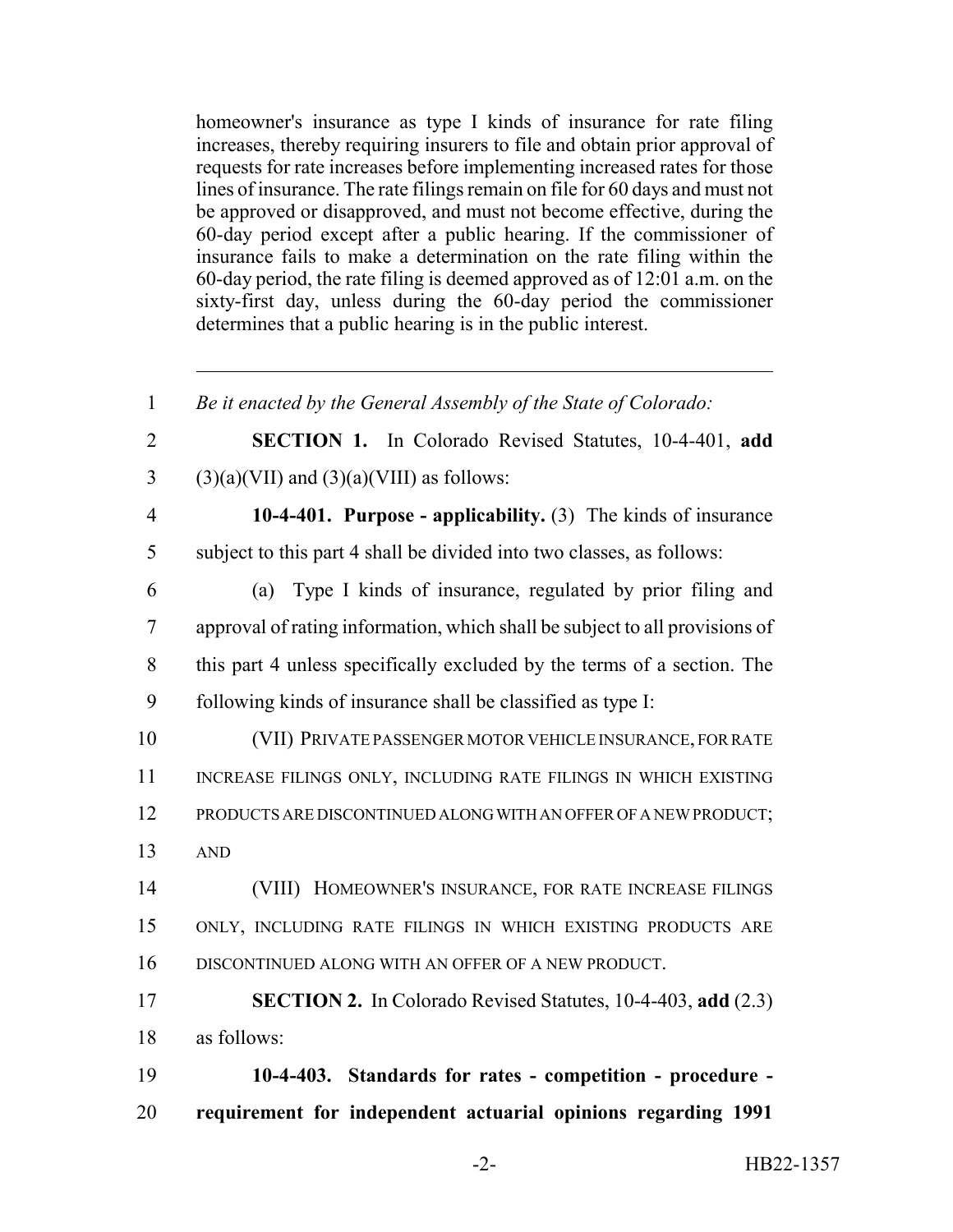**legislation - definition.** (2.3) (a) IN ADDITION TO THE RATE STANDARDS 2 IN SUBSECTION (1) OF THIS SECTION:

 (I) RATES FOR PRIVATE PASSENGER MOTOR VEHICLE INSURANCE ARE PRESUMED EXCESSIVE IF THE LOSS RATIO IS LESS THAN SEVENTY-FIVE PERCENT; AND

 (II) RATES FOR HOMEOWNER'S INSURANCE ARE PRESUMED EXCESSIVE IF THE LOSS RATIO IS LESS THAN EIGHTY PERCENT.

 (b) AN INSURER MAY REBUT THE PRESUMPTION THAT A RATE IS EXCESSIVE UNDER SUBSECTION (2.3)(a) OF THIS SECTION AT A PUBLIC 10 HEARING HELD PURSUANT TO SECTION 10-4-406 (3) OR SECTION 10-4-407.

(c) AS USED IN THIS SUBSECTION (2.3), "LOSS RATIO" MEANS:

 (I) WITH RESPECT TO PRIVATE PASSENGER MOTOR VEHICLE INSURANCE, THE RATIO OF EXPECTED POLICY BENEFITS PAID BY THE INSURER OVER THE ENTIRE FUTURE PERIOD FOR WHICH THE PROPOSED RATES ARE EXPECTED TO PROVIDE COVERAGE TO THE SUM OF THE EXPECTED EARNINGS FROM PREMIUMS PAID TO THE INSURER OVER THE SAME PERIOD AND ANY PROCEEDS THE INSURER RECEIVES FROM THE SUBROGATION OF CLAIMS; AND

 (II) WITH RESPECT TO HOMEOWNER'S INSURANCE, THE RATIO OF EXPECTED POLICY BENEFITS PAID BY THE INSURER OVER THE ENTIRE FUTURE PERIOD FOR WHICH THE PROPOSED RATES ARE EXPECTED TO PROVIDE COVERAGE TO THE SUM OF THE EXPECTED EARNINGS FROM PREMIUMS PAID TO THE INSURER OVER THE SAME PERIOD.

 **SECTION 3.** In Colorado Revised Statutes, 10-4-406, **amend** (2.5) and (5)(b); and **add** (2.3) as follows:

 **10-4-406. Review of filings - certain coverages - definition.** 27 (2.3) (a) IN ADDITION TO THE RATE STANDARDS IN SUBSECTION (1) OF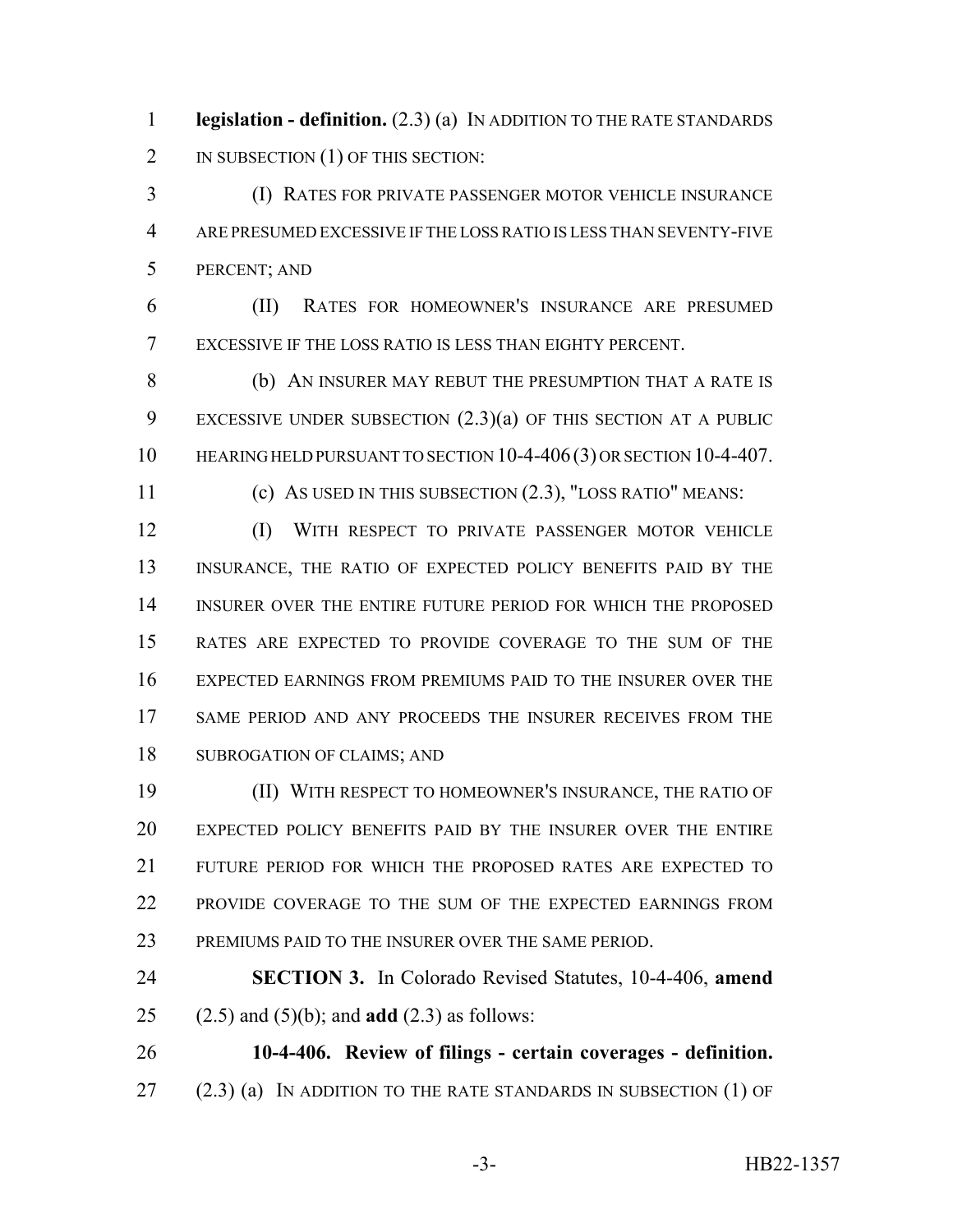THIS SECTION:

**(I) RATES FOR PRIVATE PASSENGER MOTOR VEHICLE INSURANCE**  ARE PRESUMED EXCESSIVE IF THE LOSS RATIO IS LESS THAN SEVENTY-FIVE PERCENT; AND

 (II) RATES FOR HOMEOWNER'S INSURANCE ARE PRESUMED EXCESSIVE IF THE LOSS RATIO IS LESS THAN EIGHTY PERCENT.

 (b) AN INSURER MAY REBUT THE PRESUMPTION THAT A RATE IS EXCESSIVE UNDER SUBSECTION (2.3)(a) OF THIS SECTION AT A PUBLIC 9 HEARING HELD PURSUANT TO SECTION 10-4-406 (3) OR SECTION 10-4-407.

(c) AS USED IN THIS SUBSECTION (2.3), "LOSS RATIO" MEANS:

 (I) WITH RESPECT TO PRIVATE PASSENGER MOTOR VEHICLE INSURANCE, THE RATIO OF EXPECTED POLICY BENEFITS PAID BY THE INSURER OVER THE ENTIRE FUTURE PERIOD FOR WHICH THE PROPOSED RATES ARE EXPECTED TO PROVIDE COVERAGE TO THE SUM OF THE EXPECTED EARNINGS FROM PREMIUMS PAID TO THE INSURER OVER THE SAME PERIOD AND ANY PROCEEDS THE INSURER RECEIVES FROM THE SUBROGATION OF CLAIMS; AND

 (II) WITH RESPECT TO HOMEOWNER'S INSURANCE, THE RATIO OF EXPECTED POLICY BENEFITS PAID BY THE INSURER OVER THE ENTIRE FUTURE PERIOD FOR WHICH THE PROPOSED RATES ARE EXPECTED TO PROVIDE COVERAGE TO THE SUM OF THE EXPECTED EARNINGS FROM 22 PREMIUMS PAID TO THE INSURER OVER THE SAME PERIOD.

 (2.5) For any filing made pursuant to section 10-4-405 for workers' compensation and employer's liability insurance incidental thereto and written in connection therewith, PRIVATE PASSENGER MOTOR VEHICLE INSURANCE, AND HOMEOWNER'S INSURANCE, and where the commissioner determines that it is necessary to use the services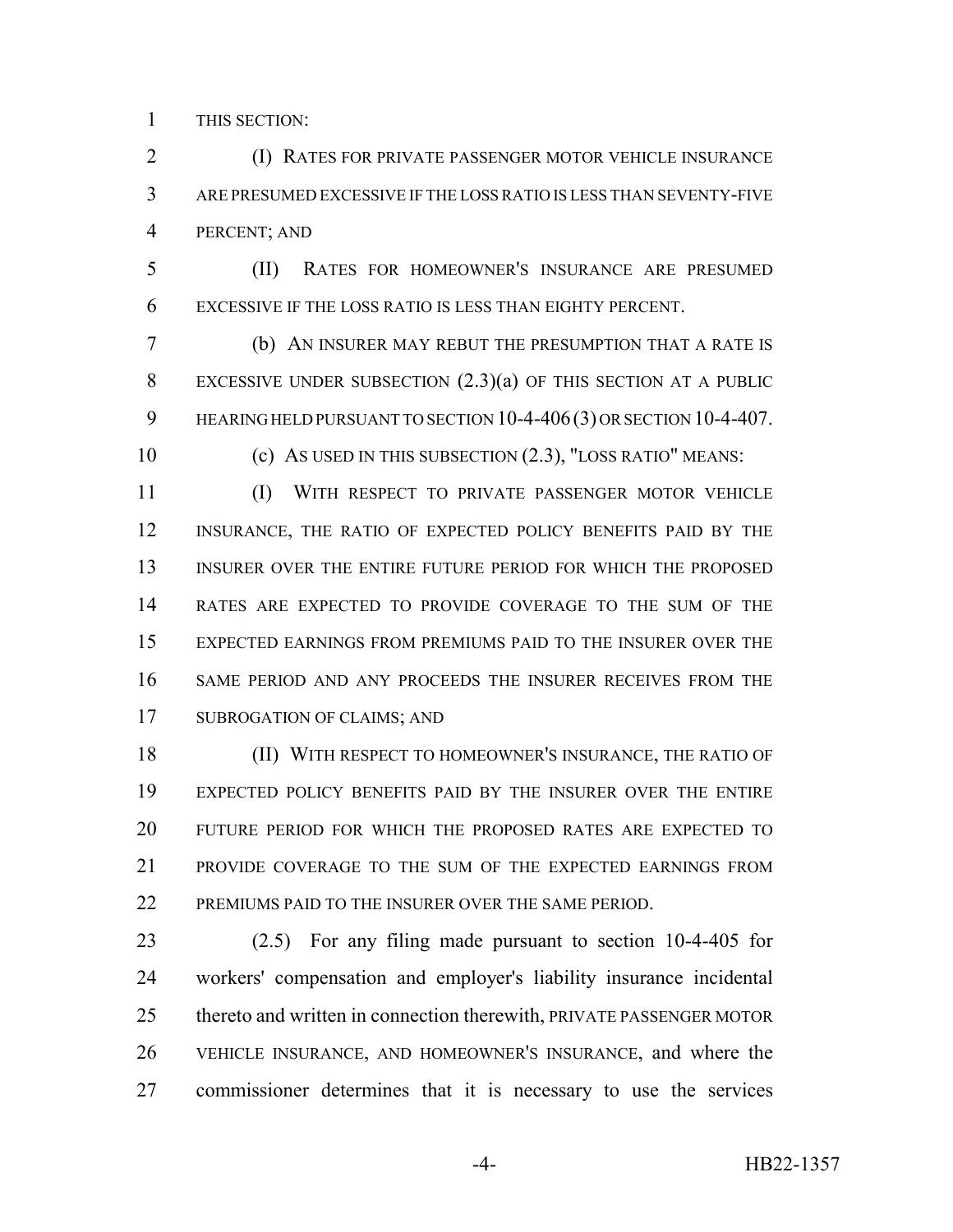1 authorized in subsection  $(3.5)$  of this section, the commissioner shall have HAS a reasonable time not to exceed sixty days to review or inspect the 3 filing after it is determined to be complete and before the filing shall MUST be considered placed on file pursuant to subsection (2) of this section. The commissioner shall place on file for public inspection the results of any review or examination performed pursuant to subsection (3.5) of this section.

 (5) (b) If the filing is deemed approved in the absence of affirmative action by the commissioner, as provided in subsection (2) OR (2.3) of this section, it THE FILING shall become effective upon such subsequent date as may be satisfactory to the commissioner and the insurer or rating organization that made the filing; except that rates for workers' compensation insurance shall become effective on January 1 unless the commissioner, upon application, makes a finding upon good cause shown that a later date is necessary or appropriate for the implementation of such filing.

 **SECTION 4. Act subject to petition - effective date - applicability.** (1) This act takes effect at 12:01 a.m. on the day following the expiration of the ninety-day period after final adjournment of the general assembly; except that, if a referendum petition is filed pursuant 21 to section 1 (3) of article V of the state constitution against this act or an item, section, or part of this act within such period, then the act, item, section, or part will not take effect unless approved by the people at the general election to be held in November 2022 and, in such case, will take effect on the date of the official declaration of the vote thereon by the governor.